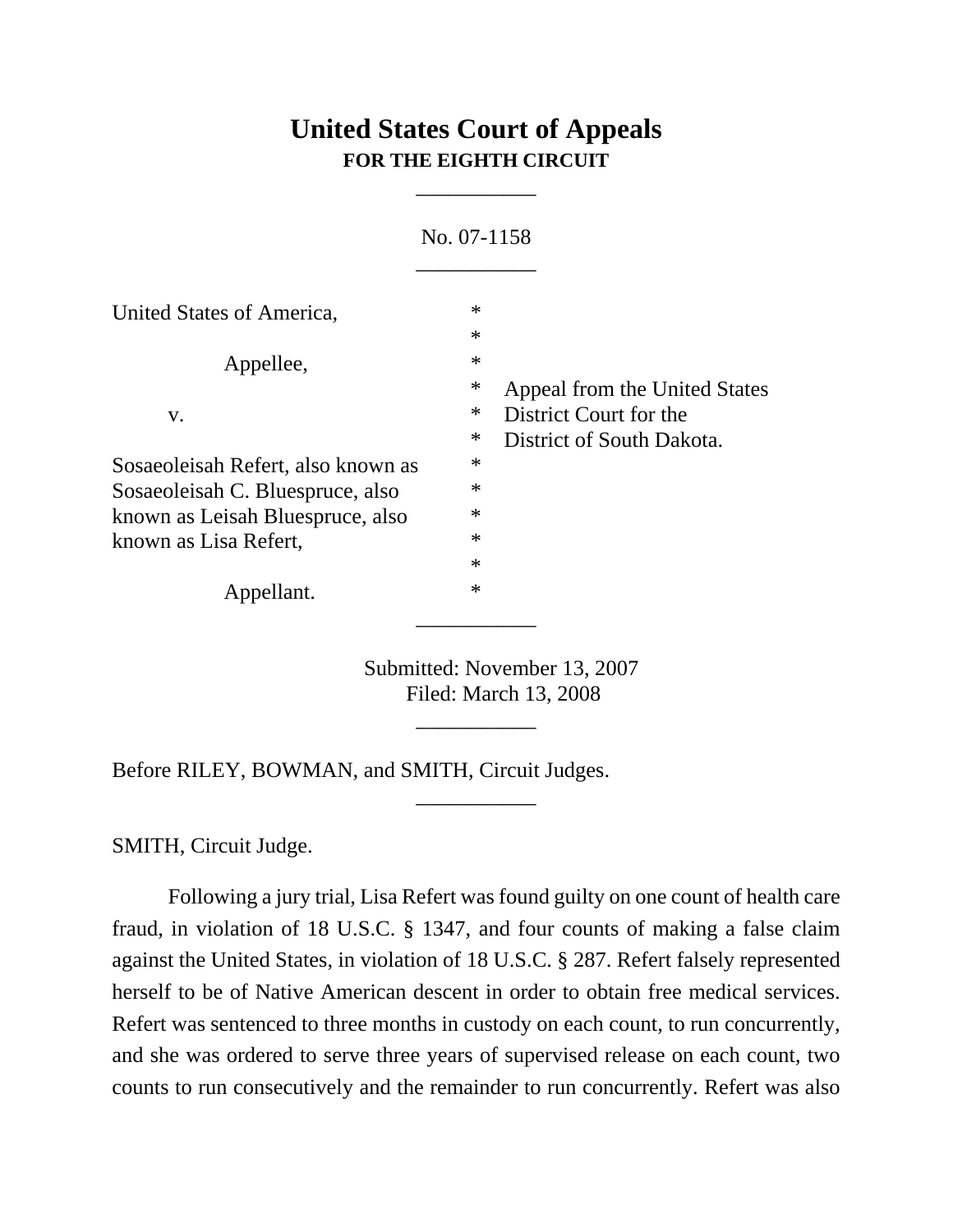ordered to pay restitution. On appeal Refert argues that (1) the jury instructions were in error; (2) two of her false claims counts lacked sufficient evidentiary support; (3) the district court erred in including costs of services provided during emergency room visits in the restitution order; and (4) the district court erred in ordering two of the supervised release terms to be served consecutively. We affirm in part and reverse in part.

#### I. *Background*

Lisa Refert<sup>1</sup> is the adopted daughter of Richard and Edna Refert. She was born in 1962 in Long Branch, New Jersey. According to research done by an investigator for the Department of Health and Human Services (DHHS), Refert's biological mother is Caucasian but her biological father could not be identified. Refert claims that her biological father was Chester Bluespruce, a Native American, who she says died in 1993.

Refert claims to remember very little of her childhood due to repressed memories resulting from abuse. Refert graduated from a New Jersey high school and then attended Rutgers University. In 1991, Refert graduated from Seton Hall Law School, after which she clerked for a New Jersey state judge and worked at various New Jersey law firms.

In 1997 Refert applied for the position of Cheyenne Reservation Associate Tribal Judge. In her application, Refert stated that she had attended an elementary school near the Northern Cheyenne Reservation in Montana. She also represented that she had attended a Montana school that enrolled 95% Native American students, that she had spent a substantial portion of her life on a reservation, that she was born in

<sup>&</sup>lt;sup>1</sup>Lisa Refert claims that she has legally changed her name to Sosaeoleisah Bluespruce Refert. She is also referred to as Sosaeoleisah C. Refert, Sosaeoleisah C. Bluespruce, Leisah Bluespruce, and Lisa Refert. The district court found that Refert has not properly changed her name.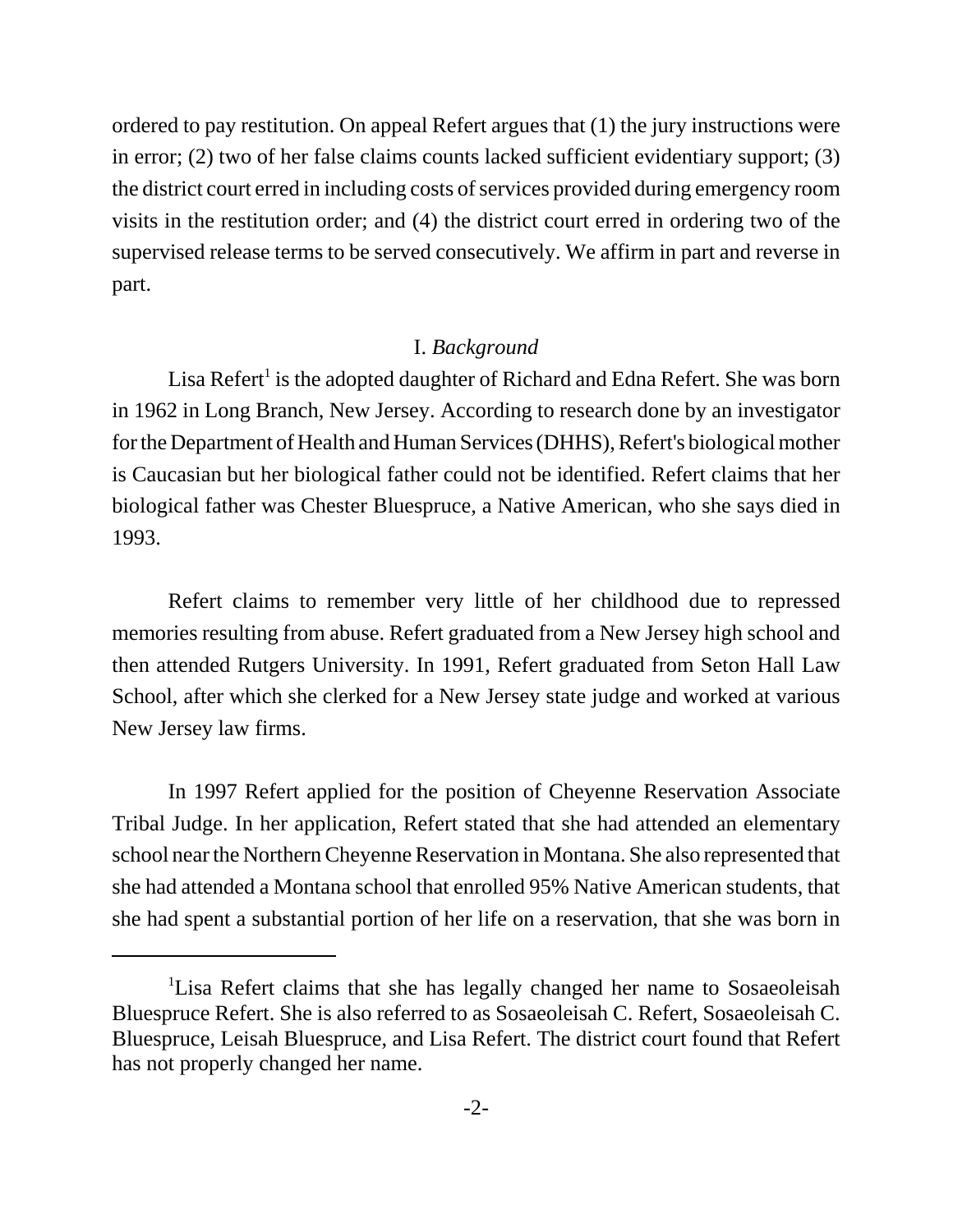Sheridan, Wyoming, and that she was affiliated with the Northern Cheyenne Tribe in Montana. Refert was not selected for the position, but she was hired a few months later as Chief Tribal Judge by the Cheyenne River Tribe. In February 1998, Refert moved to Eagle Butte, South Dakota and began her work. In November 1999, Refert was removed from that position and began practicing law mostly in the tribal court.

In November 2001, the Cheyenne River Tribal Council addressed whether Refert was actually enrolled as a member of the Northern Cheyenne Tribe. At this meeting, Refert claimed that she was Native American and that she had been enrolled in the Northern Cheyenne Tribe since birth. She stated that her personnel file contained verification of this information, as did her Indian Health Services (IHS) file. Her personnel file, however, did not contain such documentation—neither did her IHS file. Refert later claimed that she lost her copies of the documents proving she was a Tribe member when the roof blew off her mobile home.

IHS, an agency within the DHHS, provides limited free medical services to eligible Native Americans. During Refert's time in South Dakota, between 1998 and 2003, she received free health services from IHS based on her assertion that she was eligible as a member of the Northern Cheyenne Tribe and was three-quarters Native American. During the investigation into her eligibility, Refert represented that she had documents establishing her tribal enrollment but she never gave those documents to investigators. A DHHS investigation uncovered no proof that Refert was enrolled in any Native American tribe.

In October 2003, IHS informed Refert by letter that, based upon its information, Refert had never provided the documentation necessary to establish her eligibility for services. The letter asked Refert to provide the appropriate documentation within 60 days or face termination of IHS services. Refert never submitted the required documentation.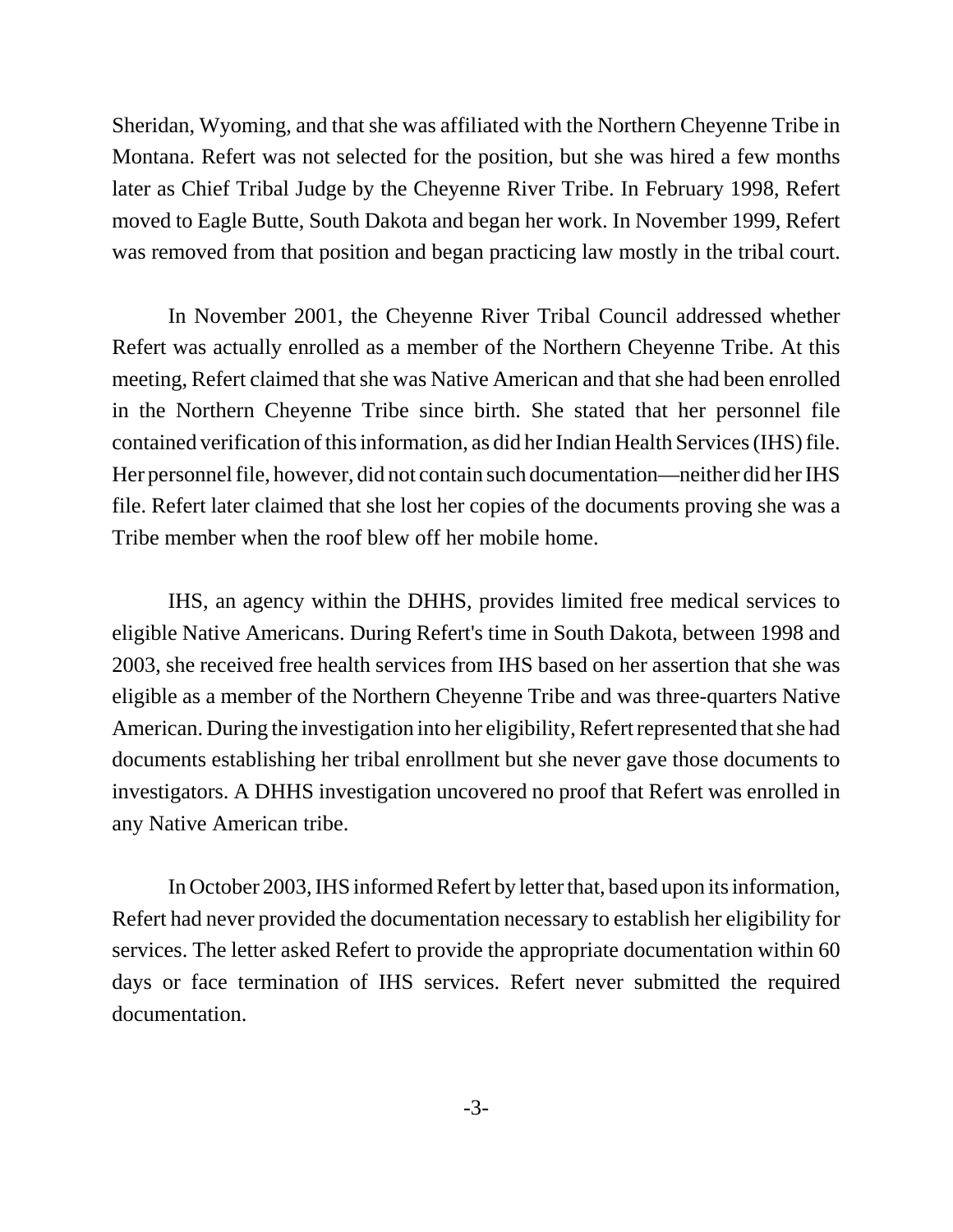On August 17, 2005, an indictment was filed charging Refert with one count of health care fraud, in violation of 18 U.S.C. § 1347, and four counts of making a false claim against the United States, in violation of 18 U.S.C. § 287. Although Refert received free medical services on numerous occasions, the indictment singled out four specific visits: March, 24, 2002 (an emergency room visit); October 15, 2002 (an outpatient pharmacy visit); July 27, 2003 (an emergency room visit); August 25, 2003 (an outpatient pharmacy visit).

During Refert's two day jury trial, the government called Nancy Davis, the Deputy Area Director for IHS, to testify. The government introduced a briefing sheet that IHS shares with patients to explain IHS eligibility. Davis testified that a patient must be a member of a federally recognized tribe or must prove descendancy of a member of a federally recognized tribe to be eligible for free IHS services. Davis testified that each tribe has the authority to create its own membership criteria and that membership is typically based on blood quantum. Davis also testified that because IHS is only funded at fifty percent of its need, the burden is on the patient to prove their eligibility. Davis, however, acknowledged that in the past, some individuals who have not proven eligibility nonetheless received free care over a long period of time. Davis also explained that IHS will treat any person for genuine emergencies, even if the individual is ineligible for IHS. The cost of the services is then billed to the person or their insurance company.

With respect to Refert specifically, Davis testified that Refert filled out a standard new patient sheet on her first visit to IHS. On that document, Refert wrote that she was born in Sheridan, Wyoming, was enrolled in the Northern Cheyenne Tribe, and had three-quarters Native American blood. On another similar form, Refert wrote down a different birth place, Lame Deer, Wyoming, and added that her mother was born in Onondaga, New York. Davis testified that Refert never produced the documents necessary to show that she was eligible to receive IHS services.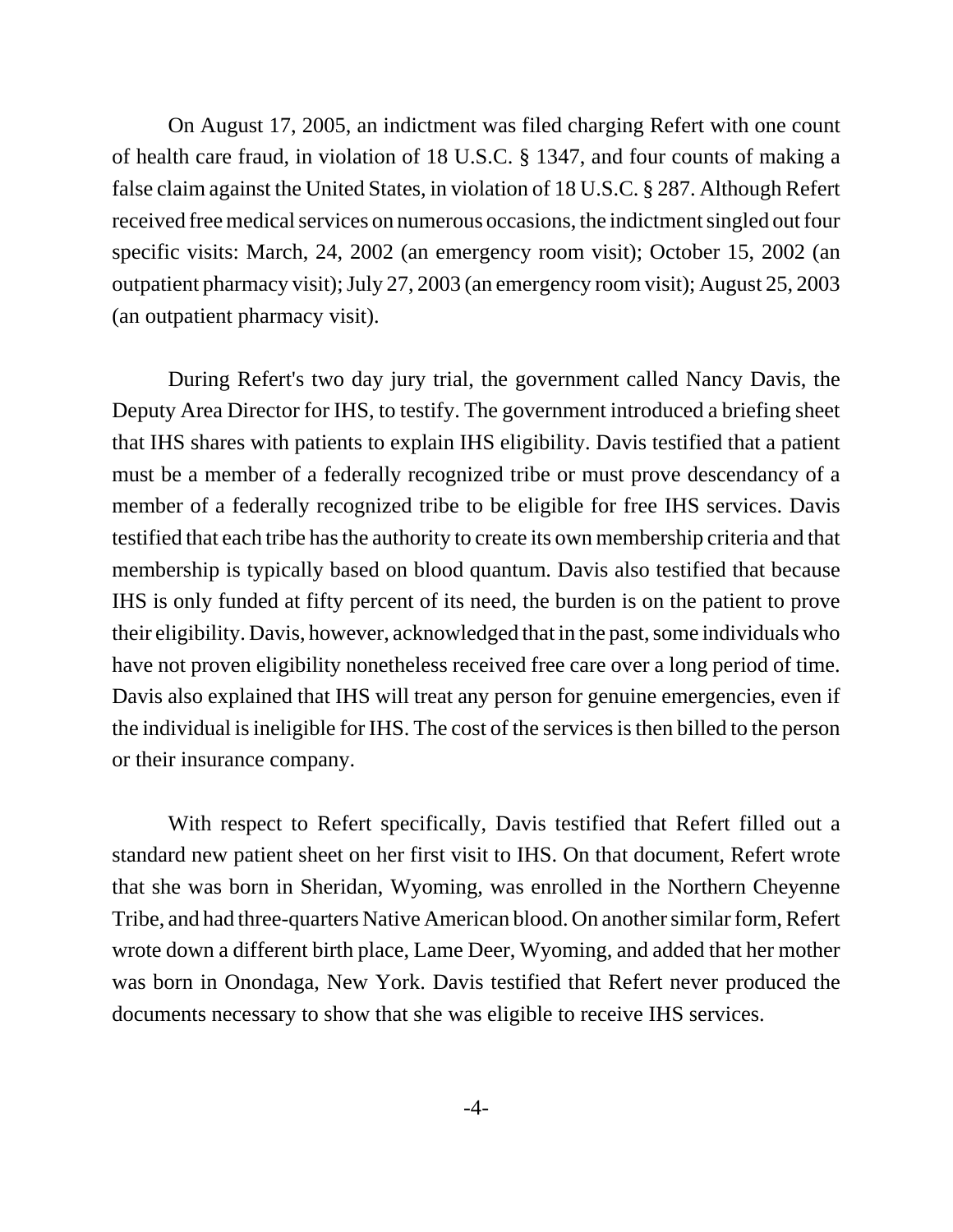On cross-examination Refert's attorney asked Davis if IHS used the IHS briefing sheet, which gave a five-page overview of IHS services and eligibility, to determine eligibility. Davis responded that the briefing sheet was a resource created to share with people that was easier to understand than the actual regulation. Davis reiterated throughout her testimony that the short explanatory document was not the entire IHS regulation.

Refert's attorney entered the primary IHS regulation into evidence and questioned Davis about following the language in the regulation:

Generally, an individual may be regarded as within the scope of the Indian health and medical service program if he/she is regarded as an Indian by the community in which he/she lives as evidenced by such factors as tribal membership, enrollment, residence on tax-exempt land, ownership of restricted property, active participation in tribal affairs, or other relevant factors in keeping with general Bureau of Indian Affairs practices in the jurisdiction.

# 42 C.F.R. § 136.12(a)(2).

Davis testified that a tribe may choose to authorize non-Native American access to IHS services but it is customary for a resolution to be presented to the Tribal Council in order to officially recognize the individual. Davis testified that the specific tribe may decide if an individual is "regarded as an Indian by the community" and therefore should be eligible for IHS. Davis testified that working in the community and associating with its members does not create eligibility for IHS services in the absence of tribal action.

In her defense, Refert testified that she submitted the appropriate eligibility documents with her IHS application for benefits but that those documents could not be found because of a political vendetta or conspiracy against her. When asked by her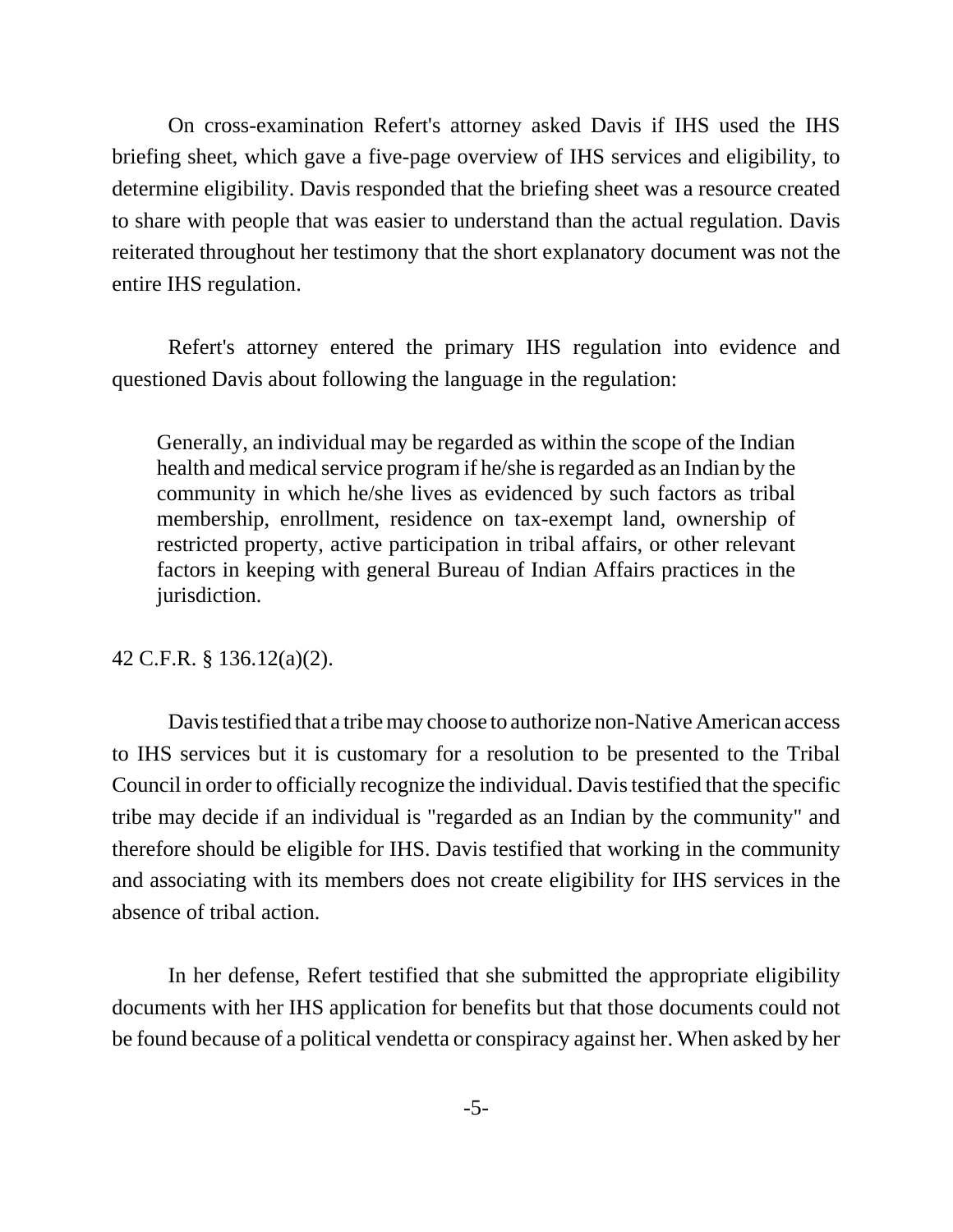attorney if she was a member of the Native American community she answered that she was. Refert also testified that she knew she had to be eligible to receive treatment from IHS.

The district court selected Eighth Circuit Pattern Jury Instruction 6.18.287 to explain the elements of the false claim charges in Instructions 10 through 14 given to the jury. Instruction 3 and 4 further explained the government's burden of proof. Instruction 9 stated the elements of health care fraud.

The jury found Refert guilty on all counts. The district court sentenced Refert to serve three months in custody on each count to run concurrently; ordered her to serve three years of supervised release on each count, with two counts running consecutively; and, ordered Refert to make restitution in the amount of \$8,689.45.

#### II. *Discussion*

On appeal, Refert argues that (1) the court erred in instructing the jury; (2) insufficient evidence supports two of her false claim counts; (3) the court erred in including costs of services provided during emergency room visits in the restitution order; and (4) the court erred in ordering two of the supervised release terms to be served consecutively.

#### A. *Jury Instructions*

Refert first argues that the jury instructions were inadequate because they lacked an instruction on the law of IHS eligibility. Refert claims this error seriously affected the fairness of the proceeding and necessitates a new trial. Because Refert did not challenge the jury instructions below we review for plain error. *United States v. Falcon*, 477 F.3d 573, 577 (8th Cir. 2007). "Plain error only exists if (1) there was an error, (2) the error was plain, (3) the error affected [Refert's] substantial rights, and (4) a failure to grant relief would seriously affect the fairness, integrity, or public reputation of judicial proceedings." *Id*. (internal citation and quotations omitted).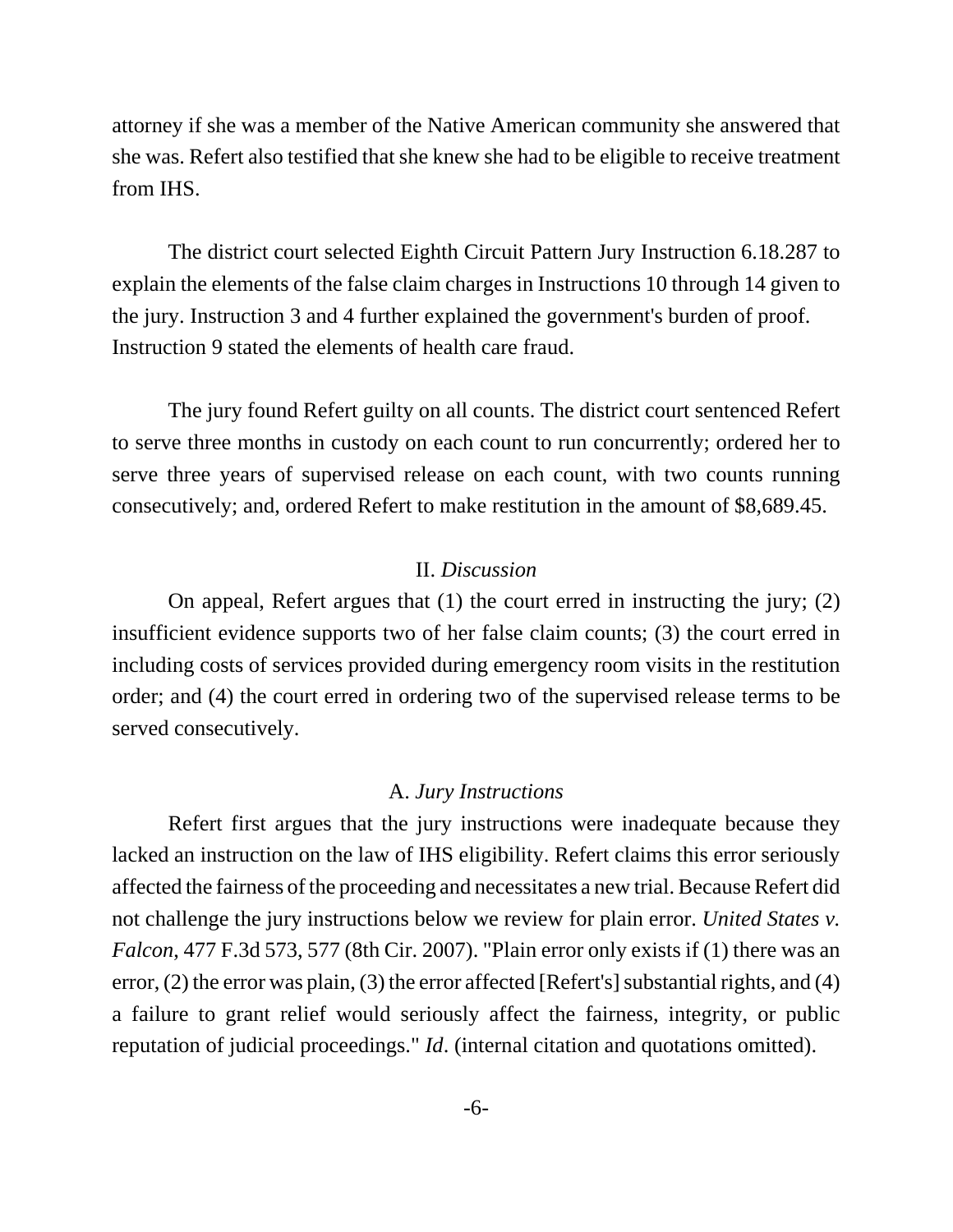Refert argues, for the first time on appeal, that the jury should have been instructed that under the IHS regulations an individual may be considered eligible for free IHS health care if they are "regarded as an Indian by the community." She relies on the following IHS regulation:

Generally, an individual may be regarded as within the scope of the Indian health and medical service program if he/she is regarded as an Indian by the community in which he/she lives as evidenced by such factors as tribal membership, enrollment, residence on tax-exempt land, ownership of restricted property, active participation in tribal affairs, or other relevant factors in keeping with general Bureau of Indian Affairs practices in the jurisdiction.

## 42 C.F.R. § 136.12(a)

 Refert claims that the government unfairly focused on blood quantum and family membership as bases for eligibility. She argues that the government's entry of the IHS eligibility briefing sheet into evidence may have led the jury to believe blood quantum and heredity were the only bases for IHS eligibility. The record below, however, reveals that the jury heard testimony on all bases of IHS eligibility—Davis was directly examined and cross-examined on the subject, and the entire regulation was admitted into evidence. Additionally, Refert did not place adequate evidence in the record that Refert was "regarded as an Indian by the community." We hold that the absence of a jury instruction on "regarded as an Indian by the community" was not plain error. *See United States v. Youngman*, 481 F.3d 1015, 1019 (8th Cir. 2007) ("Jury instructions are adequate if, taken as a whole, they adequately advise the jury of the essential elements of the offense charged and the burden of proof required of the government.") (internal citation and quotations omitted).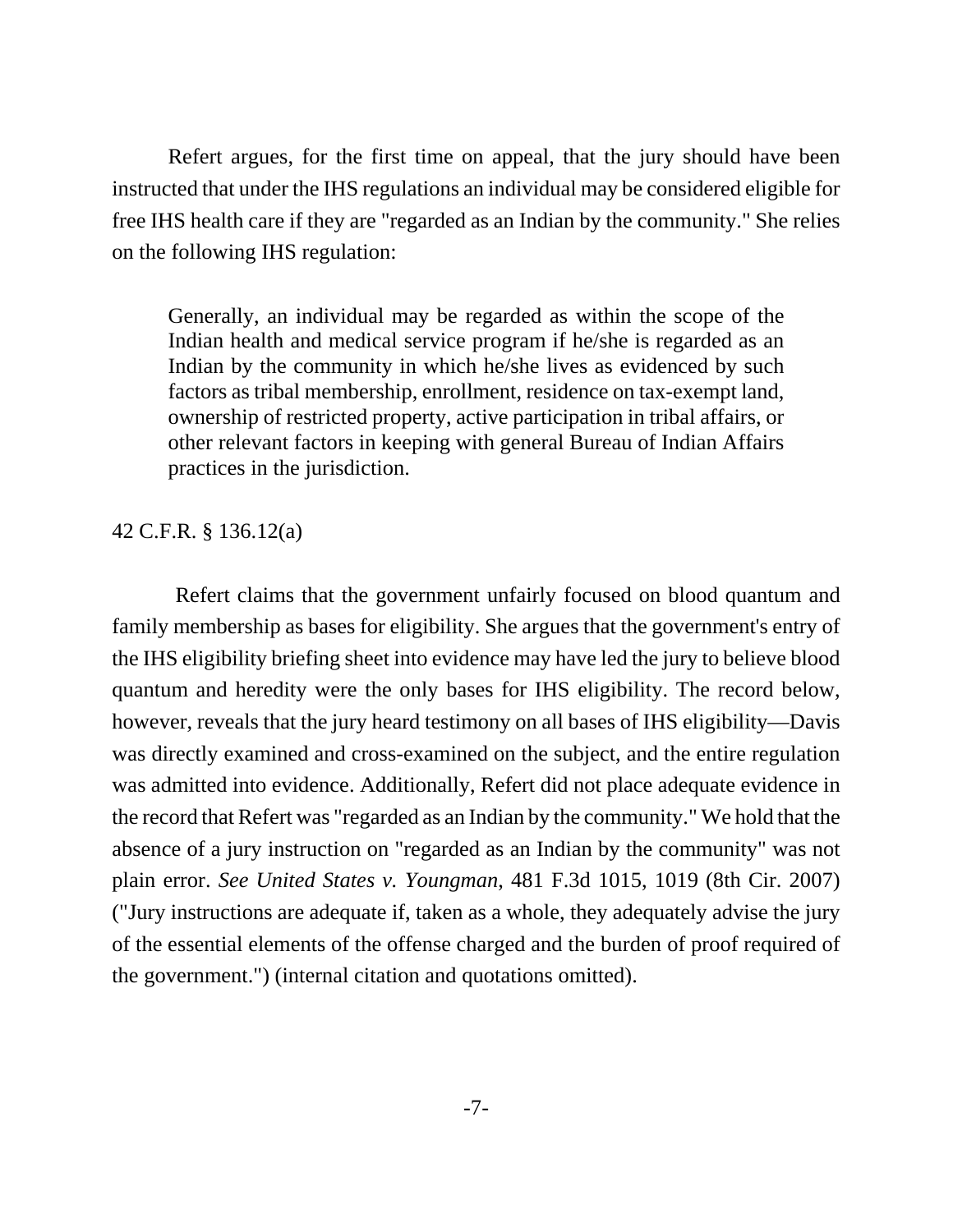On the fraudulent claims counts, the district court used Eighth Circuit Pattern Jury Instruction 6.18.287 to explain the elements of the false claim charges in Instructions 10 through 14. The elements of the 18 U.S.C. § 287 counts were listed as:

1. On or about [\_\_\_\_\_\_\_\_\_\_\_\_\_], the defendant made or presented to the United States Department of Health and Human Services, Indian Health Service, a claim in the form of payment for health care benefits, items, or services, upon and against the Department of Health and Human Services, Indian Health Service, a department and agency of the United States.

2. The claim was false, fictitious, or fraudulent in that the defendant knew she was not eligible to receive health care benefits, items, or services paid for by Indian Health Services.

3. The defendant knew the claim was false, fictitious, or fraudulent.

4. The false, fictitious, or fraudulent claim was material to the Department of Health and Human Services, Indian Health Service.

For you to find the defendant guilty of the crime charged in Count [] of the indictment, the government must prove all of these essential elements beyond a reasonable doubt. Otherwise, you must find the defendant not guilty of this crime.

This instruction advised the jury of the essential elements of the offense as stated in the relevant statute:

Whoever makes or presents to any person or officer in the civil, military, or naval service of the United States, or to any department or agency thereof, any claim upon or against the United States, or any department or agency thereof, knowing such claim to be false, fictitious, or fraudulent, shall be imprisoned not more than five years and shall be subject to a fine in the amount provided in this title.

18 U.S.C. § 287.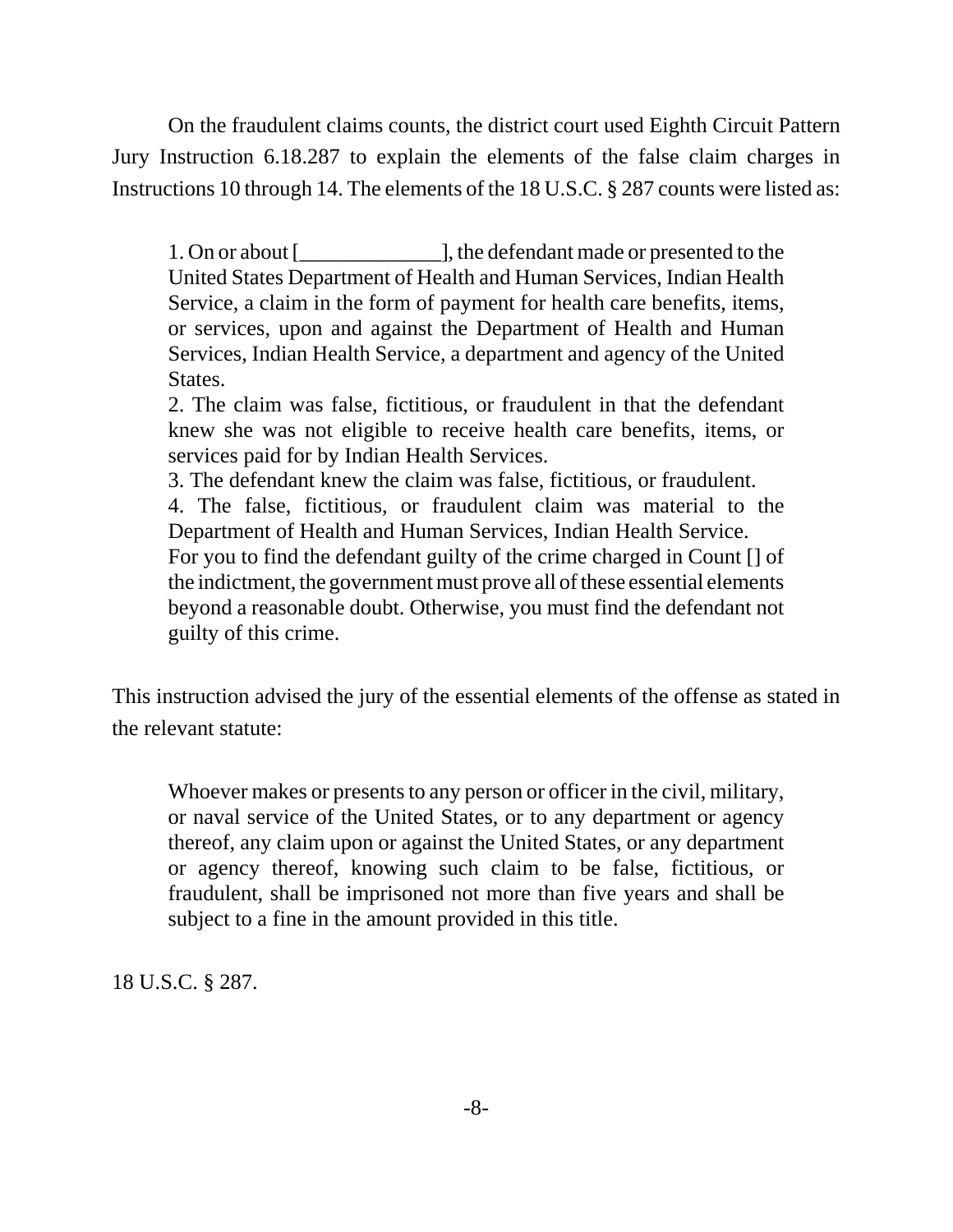Jury Instruction 9 explained the elements of the health care fraud count:

The crime of health care fraud, as charged in Count I of the indictment, has two essential elements, which are: (1) The defendant knowingly and willfully executed, or attempted to execute, a scheme or artifice (a) to defraud a health care benefit program; or (b) to obtain, by means of false or fraudulent pretenses, representations, or promises, any of the money, property or services owned by, or under the custody or control of, any health care benefit program, (2) In connection with the delivery of or payment for health care benefits, items or services. . . .

These elements match our description of the elements of health care fraud:

to convict [defendant] of health care fraud, the government had to prove beyond a reasonable doubt that he knowingly and willfully executed, or attempted to execute: a scheme or artifice--(1) to defraud any health care benefit program; or (2) to obtain, by means of false or fraudulent pretenses, representations, or promises, any of the money or property owned by, or under the custody or control of, any health care benefit program in connection with the delivery of or payment for health care benefits, items, or services.

*United States v. Boesen*, 491 F.3d 852, 856 (8th Cir. 2007) (internal citation omitted).

The government's burden of proof was also adequately explained in the jury instructions. Because the jury instructions, taken as a whole, adequately advised the jury of the essential elements of health care fraud, the elements of the crime of making a false claim against the United States, and the government's burden of proof requirement, we conclude that the instructions do not constitute plain error. *Youngman*, 481 F.3d at 1019.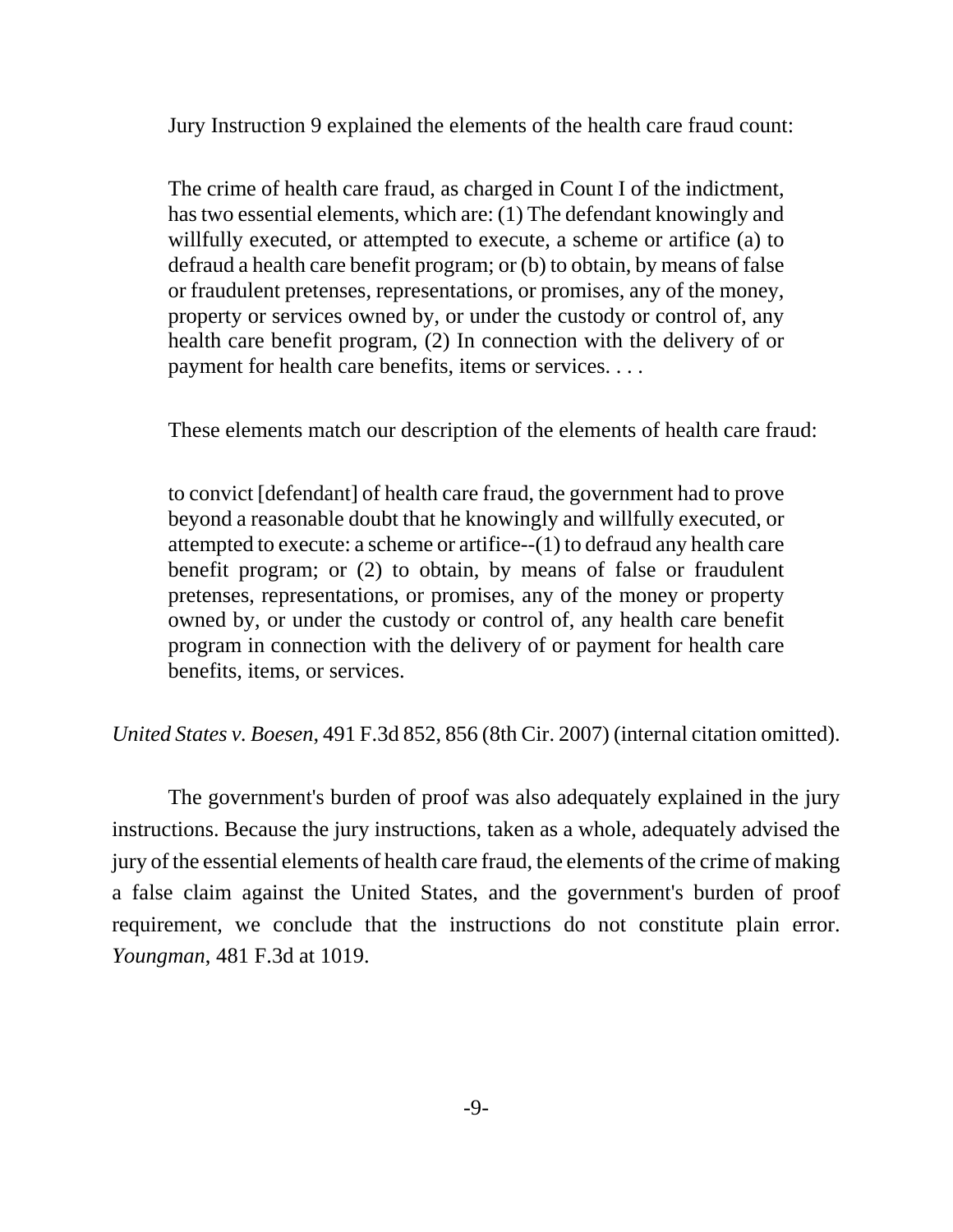## B. *Sufficiency of the Evidence*

Refert next argues that her false claim convictions on Counts II and IV involving visits to the emergency room should be reversed due to insufficient evidence. In essence, she argues that those claims could not be fraudulent because the hospital was required to treat her regardless of her eligibility. Because Refert has not raised this issue before or preserved this issue for appeal, we review for plain error. *United States v. Selwyn*, 398 F.3d 1064, 1066 (8th Cir. 2005). "We review the facts in the light most favorable to the verdict, and will resolve conflicts in favor of the verdict; we will sustain the verdict if there is any interpretation of the evidence that could lead a reasonable-minded jury to find the defendant guilty beyond a reasonable doubt." *Id*.

Count two of Refert's indictment was based on a March 24, 2002, visit to the emergency room for a headache—Refert was given a prescription and discharged ten minutes later. Count four was based on a July 27, 2003, visit to the emergency room in which Refert sought treatment for cold-like symptoms and stated that she needed an inhaler, and she was diagnosed as having bronchitis. For both visits, the jury found Refert guilty of making a false claim against the United States by receiving free care from IHS while ineligible. Refert argues that the convictions for these visits should be reversed because IHS is required to treat even ineligible individuals on an emergency basis. The relevant regulation states:

(a) In case of an emergency, as an act of humanity, individuals not eligible under § 136.12 may be provided temporary care and treatment in Service facilities.

(b) Charging ineligible individuals. Where the Service Unit Director determines that an ineligible individual is able to defray the cost of care and treatment, the individual shall be charged. . . .

42 C.F.R. § 136.14.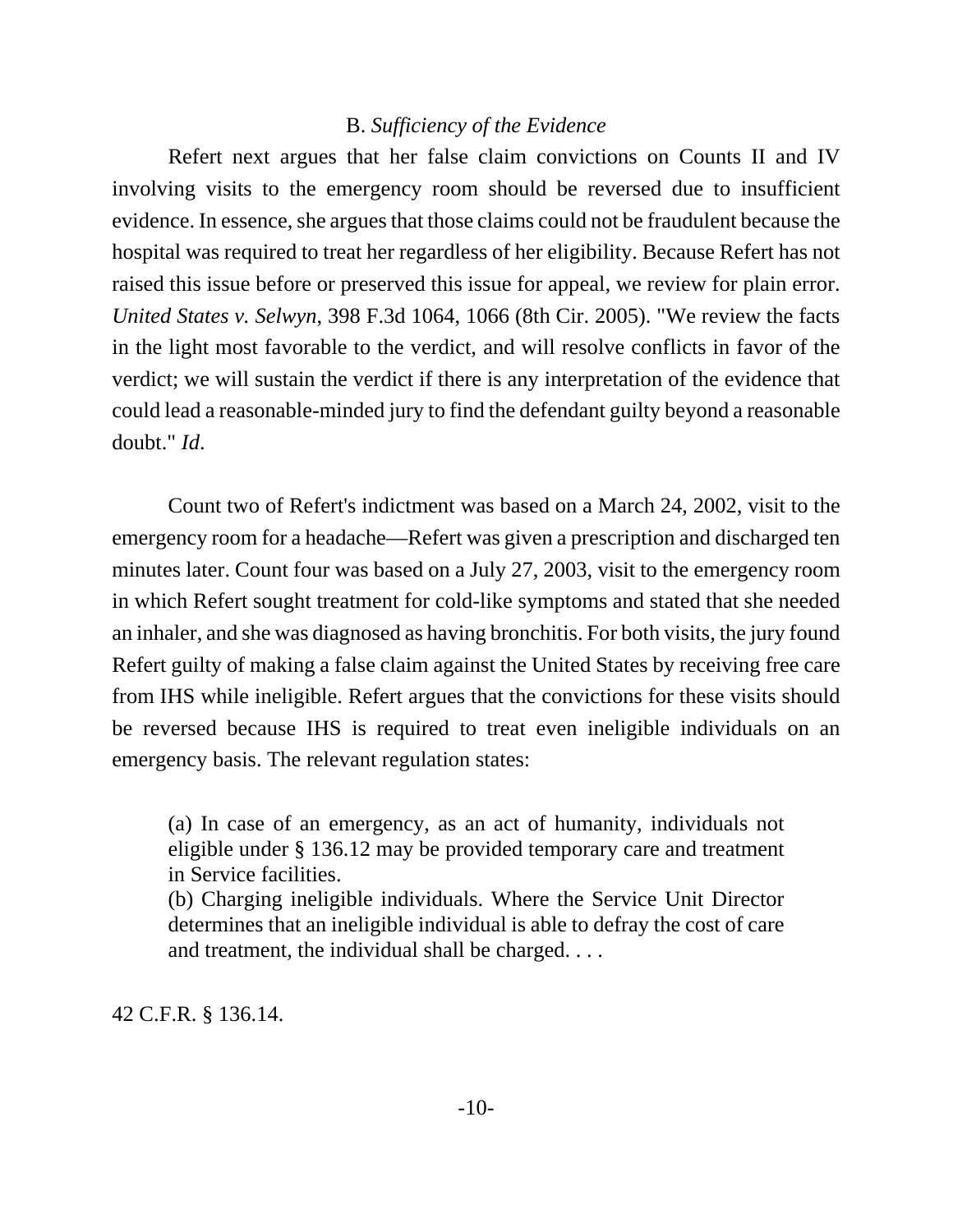Although the hospital was required, as an act of humanity, to treat non-Native Americans in the event of an emergency, the regulation clearly states that those emergency services are not free. *Id*. A reasonable jury could find that Refert made a false claim during these two emergency room visits because the hospital provided free services to Refert based on her representations that she was an enrolled tribal member with three-quarters Native American blood. A reasonable jury could find that Refert made a false claim because she did not represent to IHS that she was an ineligible person seeking emergency services, instead she represented that she was eligible for free services. The record shows that Refert never presented the documentation necessary to prove she was eligible for IHS services, yet she received free services during the emergency room visits addressed in Counts II and IV. Sufficient evidence exists that could lead a reasonable-minded jury to find Refert guilty of making false claims during the emergency room visits at issue. Therefore, we sustain the verdict.

#### C. *Restitution*

Third, Refert argues that costs from the emergency room visits in Counts II and IV should be removed from her restitution order because she claims that the hospital was required to provide emergency care to her regardless of her eligibility. Because Refert did not challenge this restitution order previously, we review for plain error. *United States v. Piggie*, 303 F.3d 923, 928 (8th Cir. 2002).

Government agencies that are victims of offenses involving fraud and deceit are entitled to restitution under 18 U.S.C.  $\S$  3663A(a)(1), the Mandatory Victim Restitution Act. *United States v. Senty-Haugen*, 449 F.3d 862, 865 (8th Cir. 2006). A district court does not plainly err when it includes losses caused by the specific conduct that is the basis for the offense of the conviction in the restitution order, as opposed to incidental or consequential damages. *Piggie*, 303 F.3d at 928. As explained above, although IHS has a duty to treat even an ineligible individual in an emergency, ineligible individuals are not entitled to free emergency care. Nor are they entitled to care in non-emergency situations. Therefore, because Refert obtained free